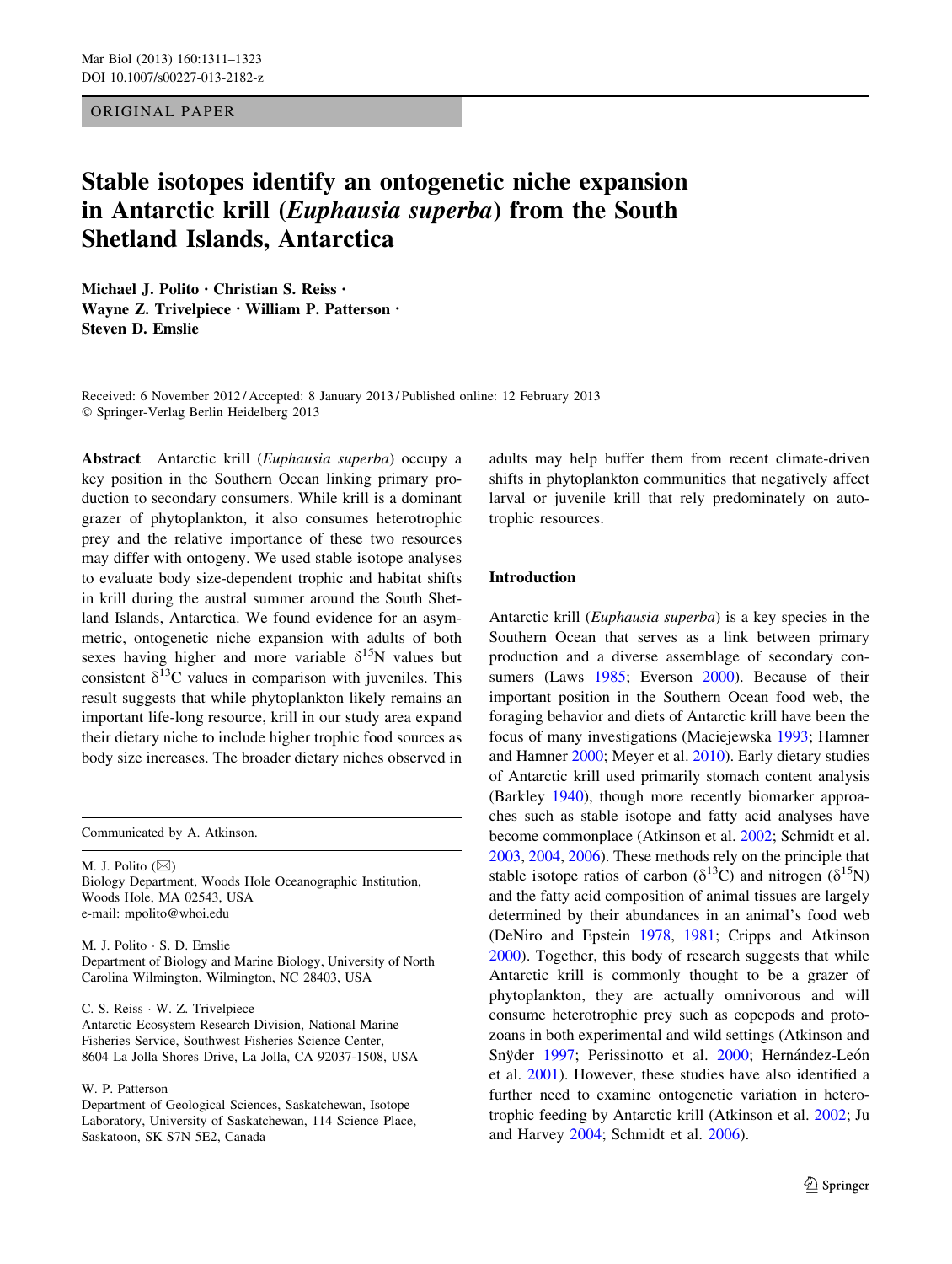There are three possible scenarios for how an organism's dietary niche may be affected by ontogeny (Werner and Gilliam [1984](#page-12-0)): Resource use may remain unchanged, niches may expand or contract as consumers expand or contract their foraging range and diets, or consumers may switch to completely different resources during ontogenetic development. Body size changes are a common determinant of niche dynamics during ontogeny, with size-related dietary shifts prevalent in many marine fishes (Scharf et al. [2000;](#page-11-0) Graham et al. [2007](#page-10-0)). Size-related niche shifts also have been observed in euphausiids: Park et al. ([2011\)](#page-11-0) used stable isotope analysis to document a shift from herbivory on microplankton to detritivory on large heterotrophic particles between juvenile and adult size classes of Euphausia pacifica.

Studies that have examined size class-related differences in the dietary niches of Antarctic krill have shown mixed results. Schmidt et al. [\(2006](#page-11-0)) used stomach contents, stable isotopes, and fatty acid techniques to examine the austral summer diets of Antarctic krill across the Scotia Sea in 2003. They found strong evidence of regional variation, but little evidence of ontogenetic-related differences in diets. In contrast, stable isotope data from South Georgia in austral summer 1996 and the Lazarev Sea in austral autumn 1999 suggest that adults likely foraged at a higher trophic level than juveniles (Schmidt et al. [2003,](#page-11-0) [2004\)](#page-11-0). Furthermore, studies using both stomach contents and fatty acid analyses in the Lazarev Sea and Marguerite Bay during the austral autumn and winter of 1999 and 2001, respectively, yielded significant ontogenetic-related differences in the diet of krill with juveniles feeding mainly on phytoplankton and adults consuming both phytoplankton and small zooplankton (Atkinson et al. [2002;](#page-10-0) Ju and Harvey [2004](#page-11-0)). Therefore, there may be a significant spatial or temporal component to the prevalence of size class-related dietary niche differences in Antarctic krill.

Here, we expand on this previous research by examining ontogenetic differences in the diets of Antarctic krill collected around the South Shetland Islands and northern Antarctic Peninsula during austral summers of 2007 and 2009. Specifically, we focus on the stable isotope values of adult and juvenile size classes of krill collected over two years to test for inter-annual variation in the prevalence of ontogenetic dietary differences. Identifying both the magnitude and consistency of ontogenetic dietary differences in Antarctic krill is important as ontogenetic niche shifts can shape intra- and interspecific interactions and determine species-level resilience to environmental variability (Miller and Rudolf [2011;](#page-11-0) Rudolf and Lafferty [2011](#page-11-0)). The South Shetland Islands are an ideal location for this study for several reasons. The surrounding waters exhibit elevated phytoplankton biomass during the austral summer and act as an important area for krill growth and recruitment (Hewes et al. [2009;](#page-10-0) Reid et al. [2002](#page-11-0)). In addition, the relatively high biomass of Antarctic krill and common cooccurrence of both adult and juvenile size classes in this region help to facilitate ontogenetic comparisons (Siegel et al. [2004](#page-12-0); Reiss et al. [2008](#page-11-0)). Finally, relative to other regions in the Southern Ocean, there have been few studies that explicitly examined ontogenetic differences in the diets of Antarctic krill around the South Shetland Islands.

Our objective was to use stable isotope analyses to evaluate the presence of dietary differences in Antarctic krill according to body size, sex, and ambient environmental conditions. To address this objective, we first tested for relationships between body size and stable isotope values. In addition, we used the hypothesis-testing framework developed by Hammerschlag-Peyer et al. [\(2011](#page-10-0)) to examine differences in isotopic niche width, position, and overlap between ontogenetic size classes. This approach presents  $\delta^{15}N$  (diet) and  $\delta^{13}C$  (habitat) values as bi-plots which delineate an animal's isotopic niche (Newsome et al. [2007](#page-11-0)) that is a proxy of the n-dimensional niche space defined by Hutchinson ([1957,](#page-10-0) [1959](#page-10-0)) to represent an animal's bionomic (diet) and scenopoetic (habitat) use.  $\delta^{15}N$ values of tissue are used to infer an individual's dietary niche as they reflect the trophic level of consumers with a general increase in  $\delta^{15}N$  values by 3–5 ‰ per trophic level (Minagawa and Wada [1984](#page-11-0)). Therefore, we hypothesize that any size class-related dietary shifts toward heterotrophic prey will result in higher  $\delta^{15}N$  values in larger adults relative to smaller, juvenile krill. Similarly, tissue  $\delta^{13}C$ values in marine systems are used to infer an individual's benthic versus pelagic habitat use due to differences in  $\delta^{13}$ C fractionation during photosynthesis between benthic macro-algae and pelagic phytoplankton (France [1995](#page-10-0); Cherel and Hobson [2007](#page-10-0)). However, factors such as temperature and the rate of primary production can also influence  $\delta^{13}$ C values in marine food webs independent of trophic or habitat shifts (Hinga et al. [1994](#page-10-0); Schell [2000](#page-11-0); Jaeger and Cherel [2011](#page-11-0)). Consequently, we used multiple regression approaches to determine whether inter-annual and spatial variation in factors related to resource abundance (zooplankton and primary producer biomass), habitat type (bathymetry), and physical conditions (temperature) affected the stable isotope values of Antarctic krill independent of body size-specific dietary trends.

## Methods

Study site and sample collection

This study was conducted during January in the austral summers of 2007 and 2009 from the R/V Yuzhmorgeologiya as part of the U.S. Antarctic Marine Living Resources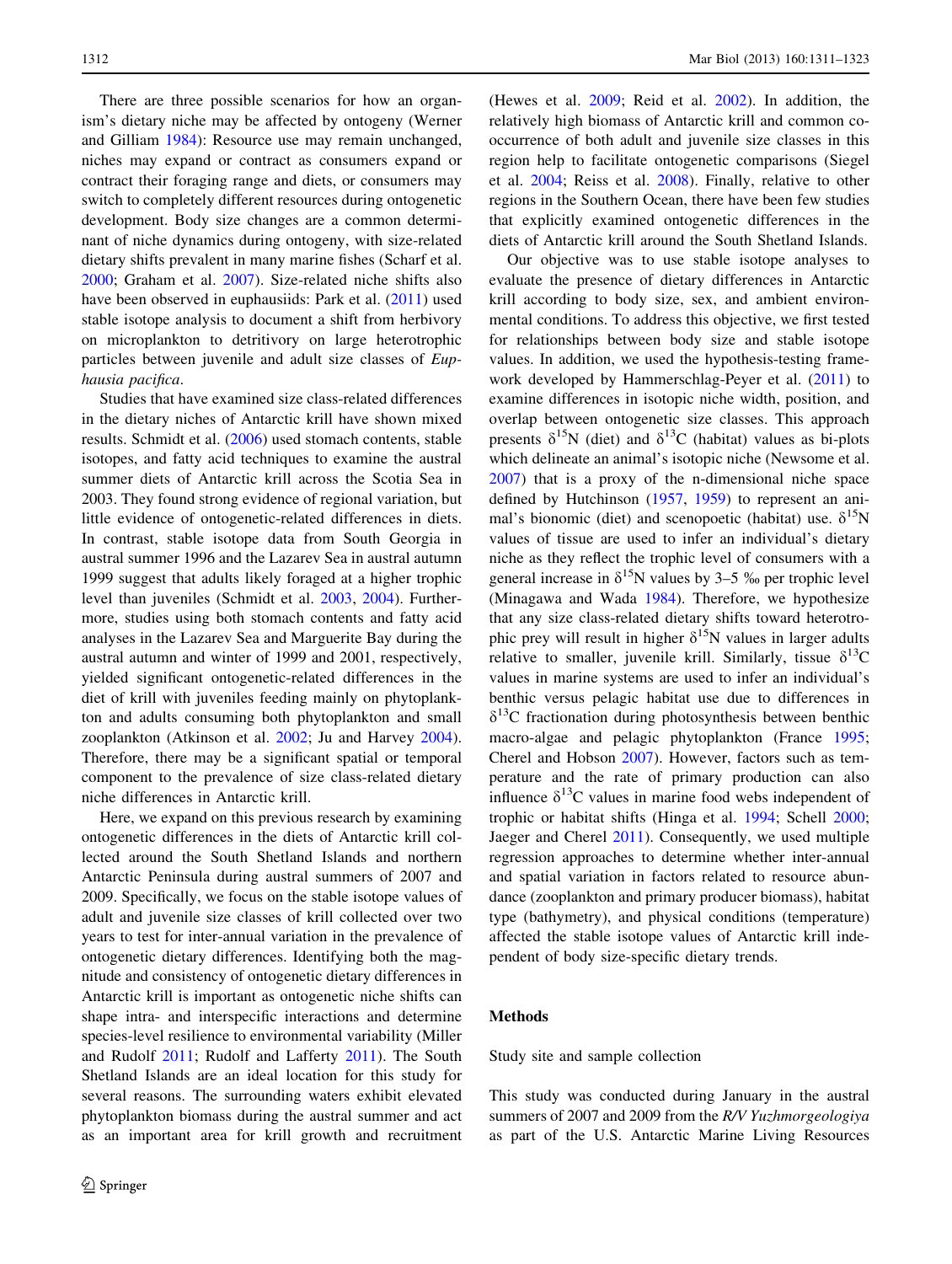(AMLR) program annual oceanographic survey of the area surrounding the South Shetland Islands and the northern Antarctic Peninsula (Fig. 1). At nine randomly selected stations in each year (18 total), we made hydrographic casts with a SBE Inc model 9/11 Conductivity, Temperature and Depth (CTD) instrument and collected water samples with attached 8 l Niskin bottles at discrete depths. Maximum bathymetric depth at each station was determined using ship sonar. These methods provided average water temperature within the upper mixed layer (approximately 0–40 m depth). Chl-a concentration (mg  $m^{-3}$ ) at each station was determined using a Niskin bottle triggered at a depth of 5 m via measurements of fluorescence (with acidification) after extraction in absolute, acid-free methanol (Holm-Hansen and Riemann [1978](#page-10-0); Van Cise [2009](#page-12-0)). We also extracted monthly MODIS satellite-derived sea-surface temperature and Chl-a concentration data from 50  $\text{km}^2$  grids centered on the nine stations in December and January of each austral summer (<http://reason.gsfc.nasa.gov/Giovanni/>). Satellite measurements of water temperature and Chl-a concentration at stations were positively correlated between months as well as with shipboard measurements confirming the

Fig. 1 The 18 sampling stations (circles) near the South Shetland Islands and northern Antarctic Peninsula where Antarctic krill (Euphausia superba) samples and oceanographic data were collected in January 2007 and 2009

temporal stability of station-specific variation in these parameters ( $r = 0.60$  to 0.89,  $P = 0.001$  to 0.008). Therefore, in subsequent analyses, we used solely shipboard temperature and Chl-a data to remain consistent with other environmental parameters of interest that could not be estimated using satellite data.

At each station, we collected krill and other zooplankton samples using a 1.8 m Isaacs-Kidd Midwater Trawl fitted with 505-µm mesh plankton net fished obliquely from a depth of 170 m or to approximately 10 m above bottom in shallower waters. Flow volumes were measured using a calibrated General Oceanic (model 2030R) flow meter mounted on the frame in the front net. From each net tow sample, we randomly collected ten individual Antarctic krill for a total of 180 individual krill (90 krill in each year; Fig. 1). We measured the standard length (SL) of the krill to the nearest mm, from the anterior side of the eye to the tip of the telson. Krill  $\leq$ 35 mm SL were considered juveniles and adult krill [35 mm SL were visually sexed based on the presence or absence of the thelycum (Siegel and Loeb [1994;](#page-12-0) Miller and Trivelpiece [2007\)](#page-11-0). Krill was kept frozen at  $-20$  °C prior to isotopic analysis.

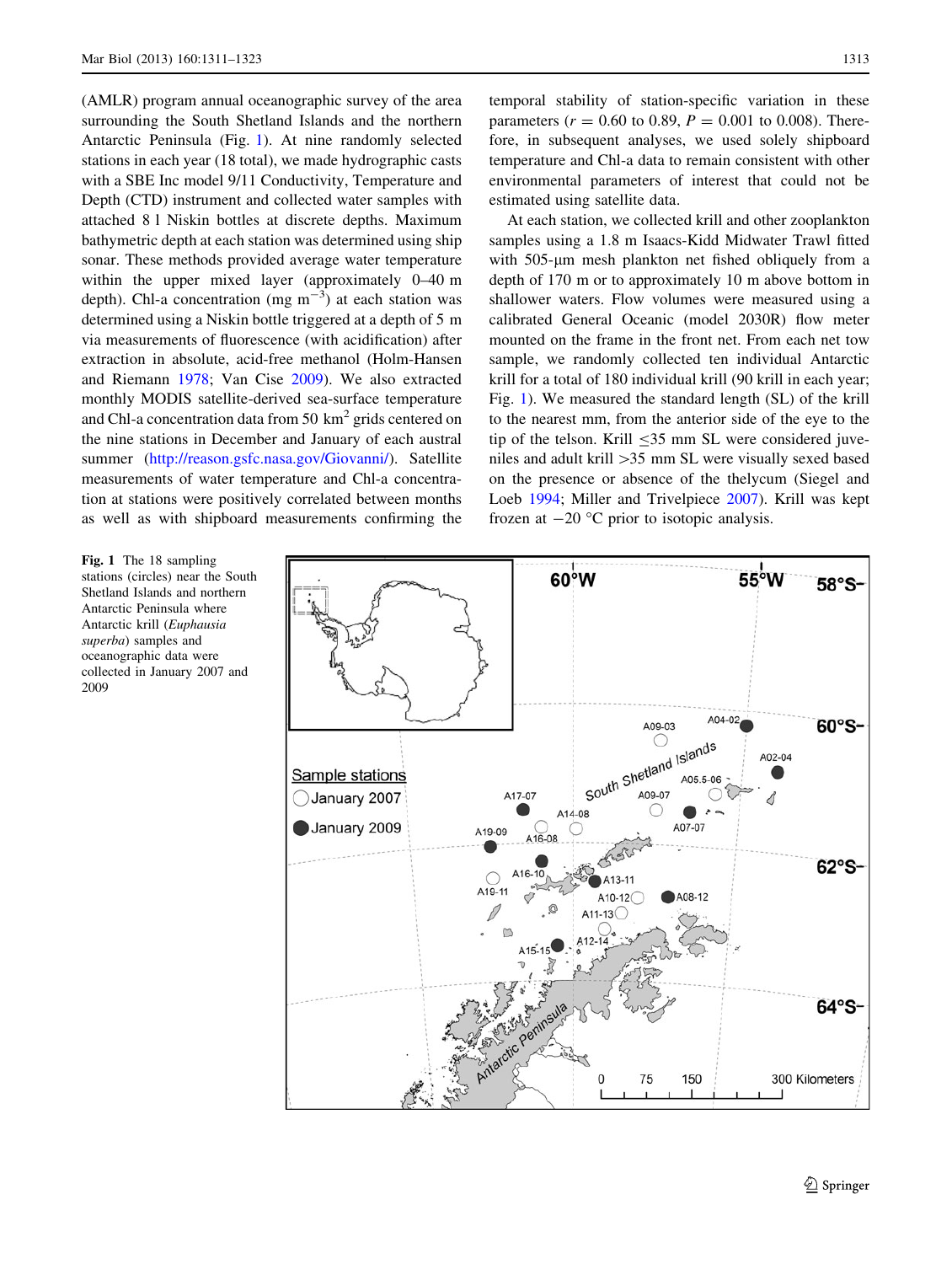At each station, we also determined the total copepod abundance expressed in number per  $1,000 \text{ m}^3$  water filtered as a proxy of heterotrophic prey availability. Previous studies have found copepods in the range of 1–3 mm are readily consumed by Antarctic krill (Atkinson and Snyder [1997\)](#page-10-0). Copepod abundance in our study was dominated (77.3 % of total) by three taxa in this size range that have been previously identified in the diets of Antarctic krill (Calanoides spp., Calanus spp., and Metridia gerlachei; Atkinson and Snyder [1997;](#page-10-0) Hernández-León et al. [2001](#page-10-0); Atkinson et al. [2002\)](#page-10-0).

#### Sample preparation and isotopic analyses

Individual krill were homogenized and dried for 48 h in an oven at 60 °C. Lipids were then extracted from krill samples using a Soxhlet apparatus with a 1:1, petroleum-ether: ethyl-ether solvent mixture for 8 h (Seminoff et al. [2007](#page-11-0)). Lipid-extracted krill were not acidified prior to isotopic analysis. Approximately, 0.5 mg of each individual krill was loaded into separate tin cups and flash-combusted (Thermo-Finnigan elemental analyzer) and analyzed for  $\delta^{13}$ C and  $\delta^{15}$ N values via a Con-Flo II interfaced with a Thermo-Fisher Delta Plus XL continuous flow stable isotope ratio mass spectrometer (CFIRMS). Raw  $\delta$  values were normalized on a two-point scale using glutamic acid reference materials USGS-40 and USGS-41. Sample precision was 0.1 ‰ and 0.2 ‰, for  $\delta^{13}C$  and  $\delta^{15}N$  values, respectively.

Stable isotope abundances are expressed in  $\delta$  notation in per mil units (%), according to the following equation:

$$
\delta X = \left[ \left( R_{\text{sample}} / R_{\text{standard}} \right) - 1 \right] \times 1,000
$$

where X is  $^{13}$ C or  $^{15}$ N, and R is the corresponding ratio  $13\text{C}/12\text{C}$  or  $15\text{N}/14\text{N}$ . The R<sub>standard</sub> values were based on the Vienna PeeDee Belemnite (VPDB) for  $\delta^{13}$ C and atmospheric N<sub>2</sub> (AIR) for  $\delta^{15}$ N.

## Statistical analysis

We tested for spatial (stations) and temporal (years) differences in the size of krill (SL) and their stable isotope values ( $\delta^{13}$ C or  $\delta^{15}$ N) using separate nested ANOVA (Proc Nested) in SAS (version 9.1, SAS Institute 1999). We then used multiple linear regressions (Proc Reg) and model selection techniques to identify the biological and/or physical covariates which best explained the observed spatial and/or temporal variation in the stable isotope values of krill. We parameterized models as follows using the mean values at each station: krill  $\delta^{13}$ C or  $\delta^{15}$ N values as response variables and krill body size (SL), chl-a concentration, copepod abundance, depth (log-transformed), and water temperature as covariates. We then determined the

most parsimonious models for krill  $\delta^{13}C$  or  $\delta^{15}N$  values by removing nonsignificant covariate terms from each full model using a backward, stepwise procedure based on minimizing the resulting model's Akaike's Information Criterion value (AIC; Akaike [1973](#page-10-0)). These five covariates were chosen to allow us to test several specific hypotheses. For example, krill body size and stable isotope values should be correlated if krill shift their diets and/or habitat during ontogeny. In addition, krill  $\delta^{15}N$  values should have a negative relationship with chl-a concentration and a positive relationship with copepod abundance if krill shift their diet in relation to the availability of these two prey groups. Krill  $\delta^{13}$ C values should be positively related to seawater temperature as lower temperatures increase  $CO<sub>2</sub>$ (aq) fixation by diatoms that more effectively discriminate against  $^{13}$ C (Freeman and Hayes [1992;](#page-10-0) Hinga et al. [1994](#page-10-0)). A negative relationship between  $\delta^{13}$ C values and sample station depth is predicted as benthic macro-algae tend to have higher  $\delta^{13}$ C values than pelagic phytoplankton. Finally, as  $\delta^{13}$ C fractionation in marine phytoplankton is an inverse function of cell growth rate (Laws et al. [1995\)](#page-11-0), we expected a positive relationship between krill  $\delta^{13}$ C values and chl-a concentration (a proxy for primary production) at sampling stations. If significant relationships between stable isotope values and body size were identified, we used simple linear regressions to graphically represent relationships at both the station and individual level.

To explicitly test for size class-related shifts in the dietary and habitat niche position and width of Antarctic krill, we examined  $\delta^{13}$ C and  $\delta^{15}$ N values in each year following the methods of Hammerschlag-Peyer et al. [\(2011](#page-10-0)) using Program R (version 2.14.1). First, we tested for differences in isotopic niche position by computing the Euclidean distance (ED) between group centroids  $(\delta^{13}C)$ and  $\delta^{15}N$  bivariate means) of the three size classes of krill (juvenile, adult female, and adult male) following the methods of Turner et al. [\(2010](#page-12-0)). Isotopic niche positions were considered to be different if the ED between two size classes was significantly greater than zero after comparison with null distributions generated by a residual permutation procedure. If niche positions differed using this approach, we used ANOVA and Tukey–Kramer multiple comparison tests (Proc GLM) to determine which niche axis ( $\delta^{13}$ C and/ or  $\delta^{15}$ N) drove the observed shifts in niche position.

We next tested for differences in niche width between size classes by computing the mean distance to centroid (MDC; a measure of dispersion) for each size class in each year separately (Turner et al. [2010\)](#page-12-0). Using an analysis of nested linear models and residual permutation procedures, the absolute value of MDC differences was evaluated among groups with absolute values greater than zero indicating a difference in niche width among size classes. When pairwise comparisons indicated significant differences in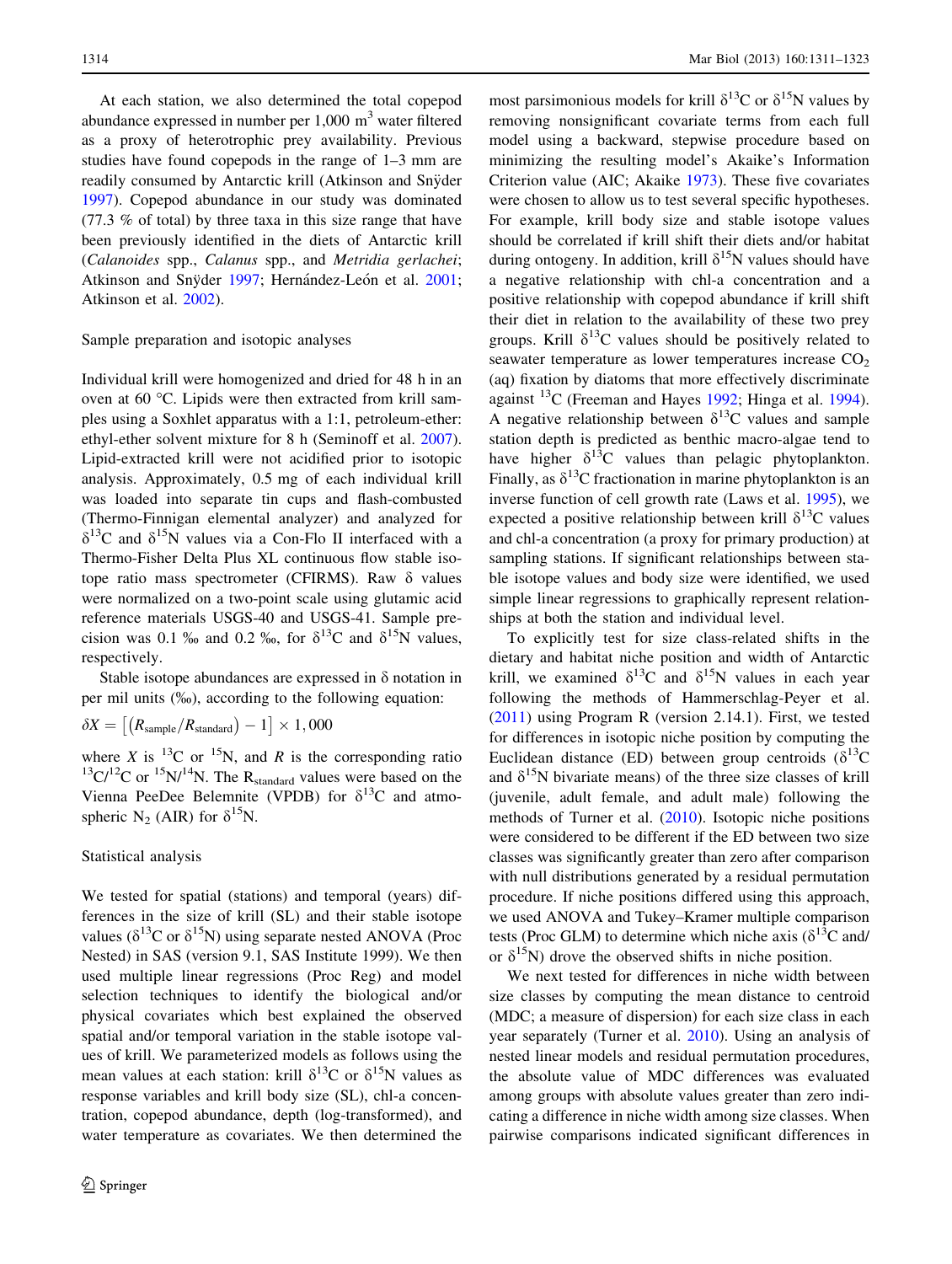MDC and thus niche width, we used Bartlett's tests to examine the homogeneity of variance of  $\delta^{13}C$  and  $\delta^{15}N$ values among size classes in each year to determine which isotopic niche axis drove the observed differences in niche width. Last, we measured pairwise niche overlap between size classes by quantifying the percentage of individuals in each size class that were encompassed by a comparison size classes' convex hull, the area of the smallest convex polygon that contains all individuals of a single size class in a  $\delta^{13}$ C and  $\delta^{15}$ N bi-plot (Layman et al. [2007](#page-11-0)).

Prior to analysis, all data were examined for normality and equal variance and transformed as detailed when necessary. Significance was assumed at the 0.05 level and all means are presented  $\pm$  standard deviation (SD).

# Results

Variability between years and across sampling stations

Variation among stations (23.5–66.2 %) contributed more to the total variance in krill SL,  $\delta^{13}$ C, and  $\delta^{15}$ N values than did variation between years (0.0–5.7 %) with significant differences among stations (Table 1; SL:  $F_{16,180} = 20.63$ ,

Table 1 Mean ( $\pm$ SD) body size (SL), carbon-to-nitrogen ratio (C/N), stable isotope values ( $\delta^{13}$ C and  $\delta^{15}$ N) of Antarctic krill (*Euphausia* superba), and selected abiotic and biotic oceanographic parameters at

 $P < 0.001; \quad \delta^{13}C: \quad F_{16,180} = 4.22, \quad P < 0.001; \quad \delta^{15}N:$  $F_{16,180} = 17.32, P < 0.001$ , but not between years (SL:  $F_{16,180} = 0.04$ ,  $P = 0.839$ ;  $\delta^{13}$ C:  $F_{16,180} = 1.94$ ,  $P = 0.183$ ;  $\delta^{15}N$ :  $F_{16,180} = 1.84$ ,  $P = 0.194$ ). The most parsimonious model to explain spatial variation in  $\delta^{13}C$ values was one that included weak but significant effects of both body size ( $R^2 = 0.21$ ,  $P = 0.029$ ) and chl-a concentration ( $R^2 = 0.23$ ,  $P = 0.021$ ). Krill  $\delta^{13}$ C values increased in larger krill (Fig. [2](#page-5-0)) and at stations with higher chl-a concentration (Table 1). Similarly, spatial variation in krill  $\delta^{15}$ N values was best explained by a strong relationship with mean body size at stations ( $R^2 = 0.63$ ,  $P < 0.001$ ) as larger krill tended to have higher  $\delta^{15}N$  values (Fig. [2\)](#page-5-0). We found no evidence for a relationship between  $\delta^{15}N$  values and any of the other biotic and abiotic covariates examined in this study.

Ontogenetic variation in isotopic niche position and width

Isotopic niche positions differed among size classes in each year, with the ED between juvenile and adult male and female krill group centroids ranging from 0.7 to 1.2 % (Table [2\)](#page-6-0). Differences in niche positions were due to

18 sampling sites near the South Shetland Islands and northern Antarctic Peninsula in January 2007 and 2009

| Years | Station No. | E. superba ( $n = 10$ per station) |               |                               |                    | Abiotic and biotic parameters |                                       |                                      |                                                    |
|-------|-------------|------------------------------------|---------------|-------------------------------|--------------------|-------------------------------|---------------------------------------|--------------------------------------|----------------------------------------------------|
|       |             | $SL$ (mm)                          | C/N           | $\delta^{13}C$ (%)            | $\delta^{15}N$ (%) | Max. depth (m)                | Water<br>temperature<br>$(^{\circ}C)$ | Chl-a conc.<br>$(mg \text{ m}^{-3})$ | Copepod abundance<br>(No. $1,000 \text{ m}^{-3}$ ) |
| 2007  | $A05.5-06$  | $46.0 \pm 5.0$                     | $3.4 \pm 0.3$ | $-26.3 \pm 1.0$               | $3.6 \pm 0.4$      | 122                           | 0.8                                   | 0.75                                 | 995.3                                              |
|       | $A09-03$    | $46.5 \pm 5.0$                     | $3.3 \pm 0.2$ | $-26.5 \pm 1.0$               | $3.5 \pm 0.6$      | 3622                          | 1.7                                   | 0.09                                 | 62.1                                               |
|       | A09-07      | $50.5 \pm 3.3$                     | $3.3 \pm 0.3$ | $-26.3 \pm 0.9$               | $4.1 \pm 0.3$      | 624                           | 1.1                                   | 1.04                                 | 976.7                                              |
|       | $A10-12$    | $26.6 \pm 1.8$                     | $3.4 \pm 0.1$ | $-26.8 \pm 0.5$               | $2.6 \pm 0.2$      | 760                           | 1.7                                   | 1.41                                 | 160.1                                              |
|       | $A11-13$    | $36.7 \pm 4.1$                     | $3.4 \pm 0.1$ | $-27.2 \pm 0.8$               | $2.9 \pm 0.3$      | 384                           | 0.4                                   | 1.13                                 | 0.8                                                |
|       | $A12-14$    | $46.2 \pm 2.9$                     | $3.6 \pm 0.1$ | $-26.2 \pm 1.4$               | $3.3 \pm 0.7$      | 130                           | 0.3                                   | 0.87                                 | 42.1                                               |
|       | A14-08      | $51.1 \pm 3.4$                     | $3.3 \pm 0.0$ | $-25.7 \pm 0.5$               | $4.5 \pm 0.5$      | 1640                          | 1.5                                   | 2.42                                 | 303.1                                              |
|       | A16-08      | $43.8 \pm 8.7$                     | $3.4 \pm 0.1$ | $-25.8 \pm 0.6$               | $3.3 \pm 0.3$      | 3430                          | 1.5                                   | 1.59                                 | 1373.4                                             |
|       | A19-11      | $41.7 \pm 5.4$                     | $3.3 \pm 0.1$ | $-26.7 \pm 0.7$               | $2.9 \pm 0.4$      | 780                           | 1.1                                   | 1.36                                 | 121.6                                              |
| 2009  | $A02-04$    | $44.5 \pm 4.0$                     |               | $3.4 \pm 0.0$ $-26.1 \pm 1.5$ | $3.0 \pm 0.3$      | 1806                          | 0.9                                   | 0.75                                 | 38.8                                               |
|       | $A04-02$    | $51.9 \pm 4.3$                     | $3.4 \pm 0.1$ | $-25.6 \pm 1.0$               | $3.8 \pm 0.6$      | 3315                          | 2.4                                   | 2.05                                 | 1807                                               |
|       | A07-07      | $46.4 \pm 4.0$                     | $3.4 \pm 0.2$ | $-26.6 \pm 0.6$               | $2.7 \pm 0.3$      | 503                           | 1.5                                   | 0.91                                 | 264.5                                              |
|       | A08-12      | $38.2 \pm 4.2$                     | $3.5 \pm 0.1$ | $-26.5 \pm 0.7$               | $2.6 \pm 0.3$      | 266                           | $-0.2$                                | 1.17                                 | 83.7                                               |
|       | $A13-11$    | $39.3 \pm 6.0$                     | $3.5 \pm 0.1$ | $-27.1 \pm 0.3$               | $2.8 \pm 0.4$      | 540                           | 1.9                                   | 1.69                                 | 1817.8                                             |
|       | A15-15      | $34.8 \pm 4.8$                     | $3.6 \pm 0.2$ | $-27.1 \pm 0.6$               | $2.3 \pm 0.2$      | 559                           | 0.5                                   | 0.65                                 | 527.8                                              |
|       | $A16-10$    | $42.3 \pm 4.5$                     | $3.7 \pm 0.1$ | $-27.3 \pm 0.8$               | $3.3 \pm 0.4$      | 4103                          | 1.9                                   | 1.24                                 | 129.4                                              |
|       | A17-07      | $47.0 \pm 5.7$                     |               | $3.6 \pm 0.2$ $-27.4 \pm 0.4$ | $3.1 \pm 0.7$      | 3800                          | 1.8                                   | 0.07                                 | 63.6                                               |
|       | A19-09      | $50.6 \pm 3.3$                     |               | $3.4 \pm 0.0$ $-27.0 \pm 0.5$ | $3.9 \pm 0.4$      | 4654                          | 1.9                                   | 0.67                                 | 123.3                                              |

Values reflect lipid-extracted material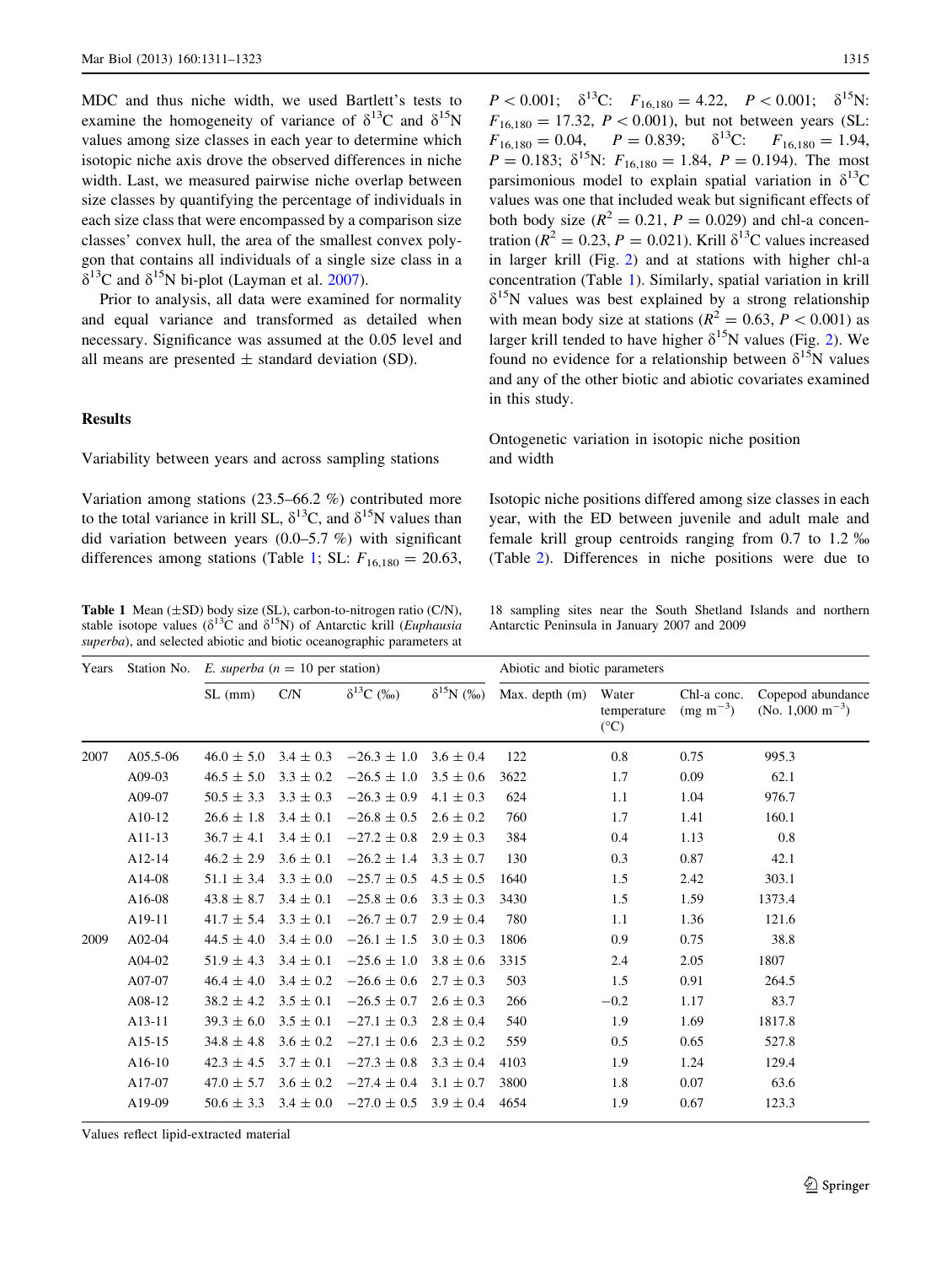<span id="page-5-0"></span>Fig. 2 The relationship between body size and stable isotope values ( $\delta^{13}$ C and  $\delta^{15}$ N) in Antarctic krill (Euphausia superba) collected from 18 sampling stations near the South Shetland Islands and northern Antarctic Peninsula in January 2007 and 2009. Linear regression lines, 95 % confidence intervals, and test statistics are provided for relationships at both the station (a, c mean values) and individual levels (b, d all values). Individual-level test statistics are for reference only due to the sampling of multiple krill at each station



Standard length (mm)

Standard length (mm)

juveniles having lower  $\delta^{15}N$  values relative to adult males and females which were similar (Table [3;](#page-6-0)  $F_{2,180} = 7.09$ ,  $P = 0.005$ ). These trends were similar in both years with no significant size class\*year interaction ( $F_{2,180} = 0.13$ ,  $P = 0.876$ ). Mean krill  $\delta^{13}$ C values did not differ among groups (i.e., juveniles, males, and females; Table [3](#page-6-0);  $F_{2,180} = 0.57$ ,  $P = 0.576$ ) or exhibit a significant size class\*year interaction ( $F_{2,180} = 0.57$ ,  $P = 0.573$ ).

We found consistent differences in the niche width of juveniles versus adult males and females in both years (Fig. [3](#page-7-0)). Mean MDC was significantly higher  $(+0.3 \text{ to}$  $+0.4 \text{ %}$ ) in both adult males and females relative to juveniles (Table [2\)](#page-6-0). Broader niches in adults were driven by larger variance in  $\delta^{15}N$  values of both adult male and females relative to juveniles in each year (2007:  $K^2 = 23.02$ ,  $df = 2$ ,  $P < 0.001$ ; 2009:  $K^2 = 8.85$ ,  $df = 2$ ,  $P = 0.012$ ). In contrast, the degree of variation in krill  $\delta^{13}$ C values did not differ among size classes (2007:  $K^2 = 2.45$ ,  $df = 2$ ,  $P = 0.294$ ; 2009:  $K^2 = 3.04$ ,  $df = 2$ ,  $P = 0.217$ ). Niches of individual juvenile krill overlapped substantially with niche width of either adult females or males (44.4–88.7 %; Table [2\)](#page-6-0). Niche area overlap between adult females and males was also high (53.3–90.6 %). In

contrast, only 11.1–34.4 % of either adult male or female individuals were encompassed by the convex hull (i.e., isotopic niche area) of juveniles.

## Discussion

We found that  $\delta^{15}N$  values and to a lesser extent  $\delta^{13}C$ values of Antarctic krill in our study were positively related to body size. In addition, spatial variation in krill stable isotope values was best explained ( $\delta^{15}$ N), or explained in part ( $\delta^{13}$ C), by similar variation in the size of krill around the South Shetland Islands. Higher  $\delta^{15}N$  values in larger krill suggest an increased consumption of heterotrophic prey. While relatively weaker, a positive relationship between  $\delta^{13}$ C values and body size indicates that larger adult krill may also have increased access to benthic foraging habitats where higher trophic prey such as copepods are more commonly consumed (Schmidt et al. [2011](#page-11-0)).

When examining the stable isotope values of krill by specific size classes, we found higher and more variable  $\delta^{15}$ N values in adults of both sexes relative to juveniles. This trend was consistent across both years of our study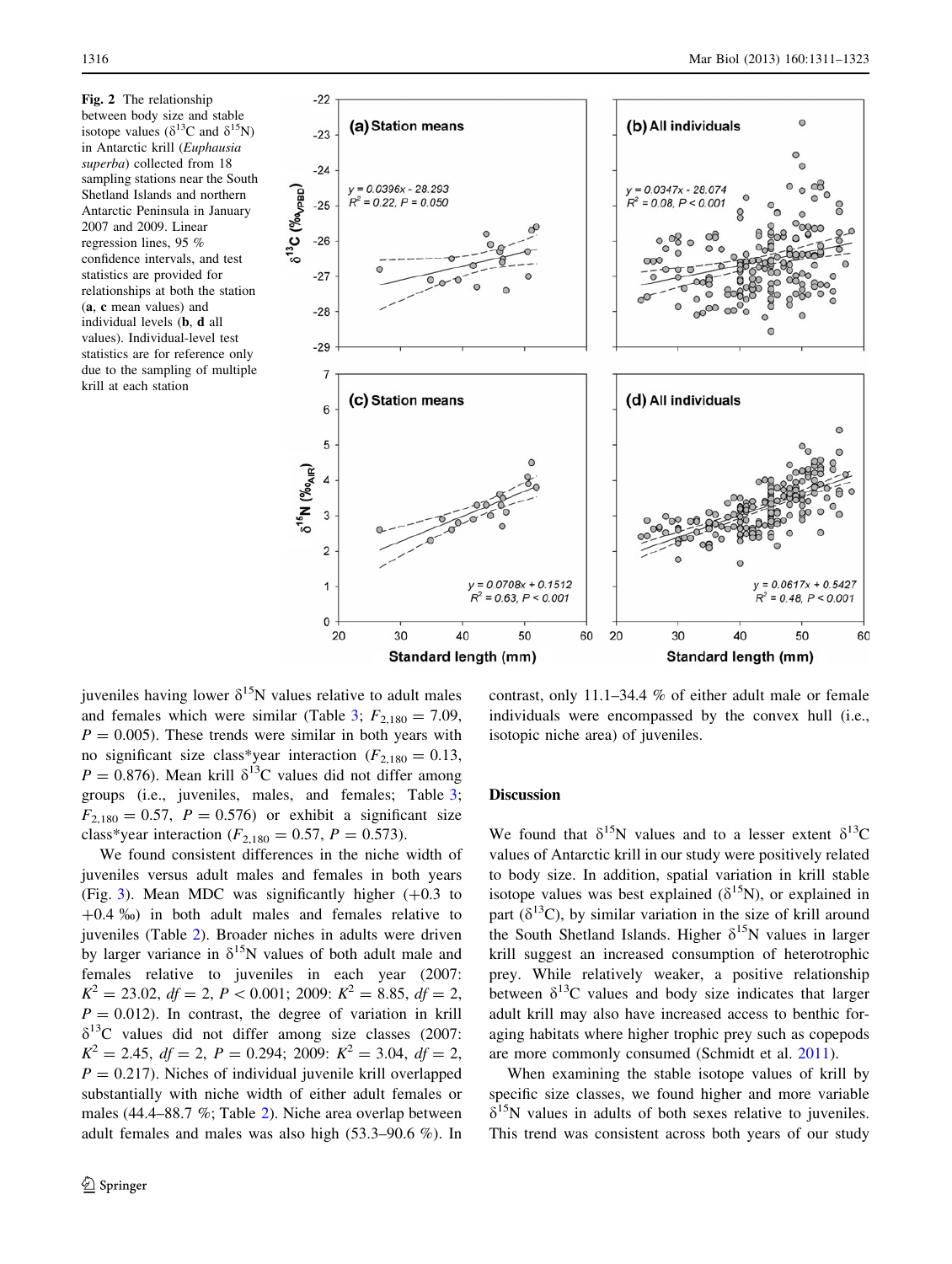<span id="page-6-0"></span>with the isotopic niche width of adult males and females being larger, but generally encompassing the niche of juveniles. Together, these results provide clear evidence of a classic asymmetric dietary niche expansion between juvenile and adult size classes of Antarctic krill (Werner and Gilliam [1984;](#page-12-0) Hammerschlag-Peyer et al. [2011](#page-10-0)). While we cannot fully quantify the diet compositions of each size class, the range of krill  $\delta^{15}N$  values observed in our study (1.7–5.4 %) suggests krill in the South Shetland Islands are likely foraging between two trophic levels. We can infer this because of a general increase in tissue  $\delta^{15}N$ values by 3–5 ‰ per trophic level (Minagawa and Wada [1984\)](#page-11-0). Therefore, while phytoplankton likely remained an

important resource during the austral summers of 2007 and 2009, in both years most adults expanded their dietary niche to include heterotrophic food sources such as small zooplankton. It is possible that while both adult and juvenile krill use compression filter feeding to consume phytoplankton (Hamner [1988](#page-10-0)), adult krill might be relatively more selective or adept at raptorial capture of larger het-erotrophic particles (Granéli et al. [1993](#page-10-0)).

Our study provides evidence of inter-annually consistent, size class-specific differences in the summer dietary niches of Antarctic kill around the South Shetland Islands. Nonetheless, previous studies in other regions during the austral summer have shown mixed results (Table [4](#page-8-0)).

Table 2 Pairwise differences in isotopic niche position and width and the relative degree of niche overlap between juvenile, adult female, and adult male Antarctic krill (Euphausia superba) collected near the South Shetland Islands and northern Antarctic Peninsula in January 2007 and 2009

| Metric, year                              | Size class   | Juvenile                 | Adult female        | Adult male |
|-------------------------------------------|--------------|--------------------------|---------------------|------------|
| Niche position and width differences (%o) |              |                          |                     |            |
| 2007                                      | Juvenile     | -                        | $1.2$ ( $< 0.001$ ) | 0.9(0.004) |
|                                           | Adult female | 0.4(0.015)               | $\qquad \qquad -$   | 0.3(0.250) |
|                                           | Adult male   | 0.3(0.075)               | 0.1(0.567)          |            |
| 2009                                      | Juvenile     |                          | 0.9(0.004)          | 0.7(0.028) |
|                                           | Adult female | 0.4(0.033)               | $\qquad \qquad -$   | 0.3(0.257) |
|                                           | Adult male   | 0.4(0.036)               | 0.1(0.949)          |            |
| Niche overlap $(\%$ individuals)          |              |                          |                     |            |
| 2007                                      | Juvenile     | $\overline{\phantom{0}}$ | 44.4                | 72.2       |
|                                           | Adult female | 11.1                     |                     | 53.3       |
|                                           | Adult male   | 25.9                     | 85.2                | -          |
| 2009                                      | Juvenile     | $\overline{\phantom{0}}$ | 66.7                | 88.7       |
|                                           | Adult female | 27.9                     | -                   | 83.7       |
|                                           | Adult male   | 34.4                     | 90.6                |            |
|                                           |              |                          |                     |            |

Differences in isotopic niche position (listed above the diagonal for each year) are the Euclidean distance between group centroids. Isotopic niche width comparisons (below the diagonal for each year) reflect differences in the mean distance to centroid among groups. P values are provided in parentheses. Niche overlap reflects the percent of individuals in each size class (rows) that are encompassed by the convex hull of comparison size class (columns) for each year

| $\mathbf{v}$ |                                                                                                                                                    | $\mathbf{C}$ $\mathbf{C}$ $\mathbf{C}$ $\mathbf{C}$ $\mathbf{C}$ $\mathbf{C}$ $\mathbf{C}$ $\mathbf{C}$ $\mathbf{C}$ $\mathbf{C}$ $\mathbf{C}$ $\mathbf{C}$ $\mathbf{C}$ $\mathbf{C}$ $\mathbf{C}$ $\mathbf{C}$ $\mathbf{C}$ $\mathbf{C}$ $\mathbf{C}$ $\mathbf{C}$ $\mathbf{C}$ $\mathbf{C}$ $\mathbf{C}$ $\mathbf{C}$ $\mathbf{$ | $\sim$ $\sim$ $\sim$ $\sim$ | $\sim$ 13 $\sim$ $\sim$ | $\frac{615}{2}$ $\frac{6}{2}$ |
|--------------|----------------------------------------------------------------------------------------------------------------------------------------------------|------------------------------------------------------------------------------------------------------------------------------------------------------------------------------------------------------------------------------------------------------------------------------------------------------------------------------------|-----------------------------|-------------------------|-------------------------------|
|              | male Antarctic krill (Euphausia superba) collected near the South Shetland Islands and northern Antarctic Peninsula in January 2007 and 2009       |                                                                                                                                                                                                                                                                                                                                    |                             |                         |                               |
|              | <b>Table 5</b> Sample size (n), mean (±SD) carbon-to-mirogen ratio (C/N), and whole-body of C and of IN values of Juvenne, adult female, and adult |                                                                                                                                                                                                                                                                                                                                    |                             |                         |                               |

 $T_{\rm tot}$   $(T_{\rm A}D)$  carbon-to-distribution-to- $\frac{13C}{13C}$  and  $\frac{15D}{10C}$  values of juvenile, adult female, and adult female, and adult female, and adult female, and adult female, and adult female, and adult female, a

| Years      | Group        | $\boldsymbol{n}$ | $SL$ (mm)      | C/N           | $\delta^{13}C$ (%) | $\delta^{15}N$ (%) |
|------------|--------------|------------------|----------------|---------------|--------------------|--------------------|
| 2007       | Juvenile     | 18               | $28.9 \pm 3.4$ | $3.4 \pm 0.1$ | $-26.8 \pm 0.7$    | $2.7 \pm 0.2$      |
|            | Adult female | 45               | $47.8 \pm 4.5$ | $3.4 \pm 0.2$ | $-26.2 \pm 1.0$    | $3.6 \pm 0.7$      |
|            | Adult male   | 27               | $45.2 \pm 5.1$ | $3.4 \pm 0.2$ | $-26.4 \pm 1.0$    | $3.5 \pm 0.6$      |
| 2009       | Juvenile     | 15               | $33.1 \pm 2.1$ | $3.6 \pm 0.2$ | $-27.0 \pm 0.7$    | $2.4 \pm 0.3$      |
|            | Adult female | 43               | $47.2 \pm 5.5$ | $3.5 \pm 0.1$ | $-26.6 \pm 1.0$    | $3.3 \pm 0.6$      |
|            | Adult male   | 32               | $44.6 \pm 5.1$ | $3.5 \pm 0.2$ | $-26.8 \pm 1.0$    | $3.1 \pm 0.6$      |
| Both years | Juvenile     | 33               | $30.8 \pm 3.5$ | $3.5 \pm 0.2$ | $-26.9 \pm 0.7$    | $2.6 \pm 0.3$      |
|            | Adult female | 88               | $47.5 \pm 5.0$ | $3.4 \pm 0.2$ | $-26.4 \pm 1.0$    | $3.5 \pm 0.7$      |
|            | Adult male   | 59               | $44.9 \pm 5.0$ | $3.5 \pm 0.2$ | $-26.7 \pm 1.0$    | $3.3 \pm 0.6$      |
|            |              |                  |                |               |                    |                    |

Values reflect lipid-extracted material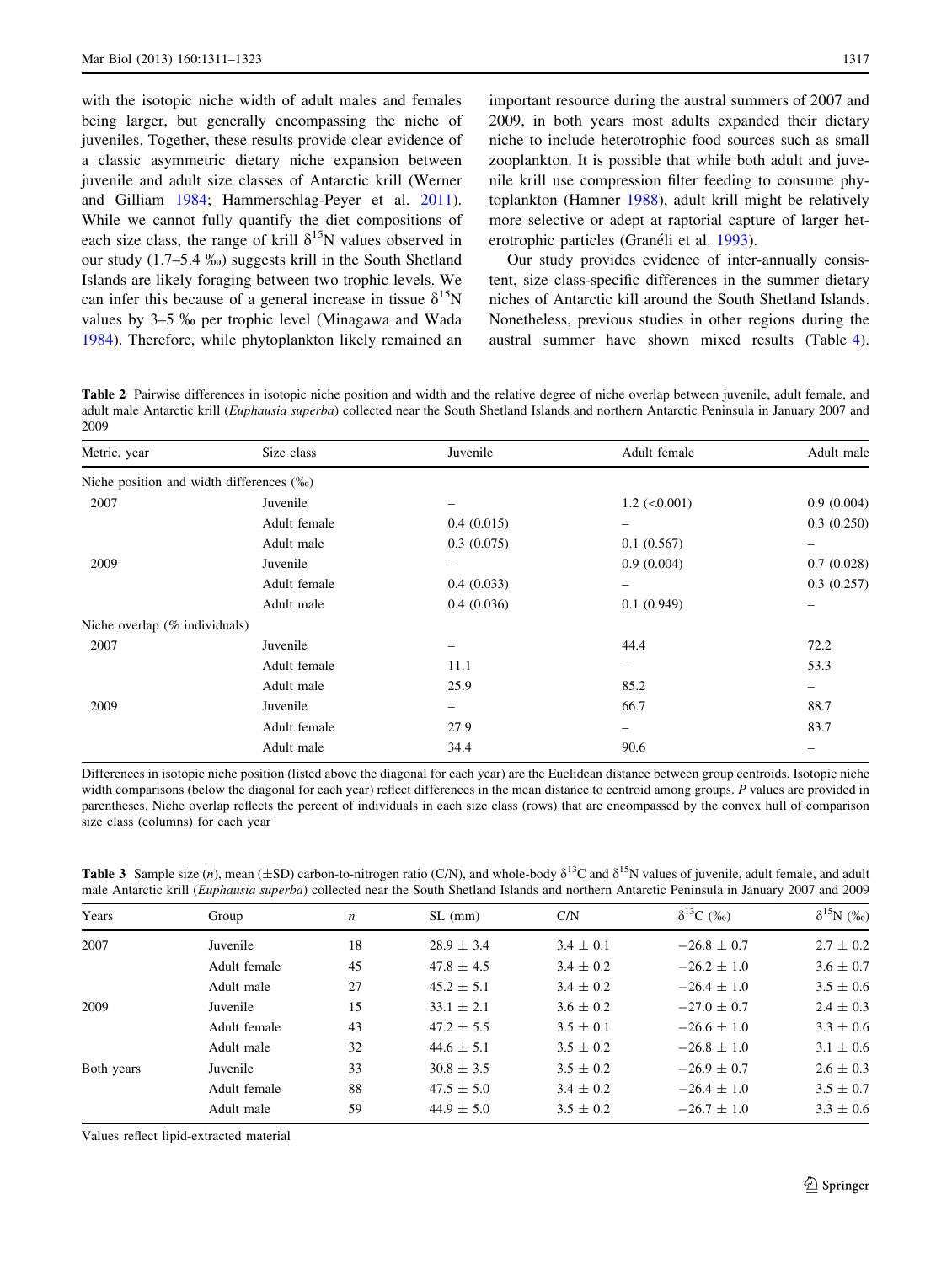<span id="page-7-0"></span>Fig. 3  $\delta^{13}$ C and  $\delta^{15}$ N values (closed symbols), mean isotopic niche positions (open symbols), and total isotopic niche area (dashed lined convex hulls) of juvenile, adult female, and adult male Antarctic krill (Euphausia superba) collected near the South Shetland Islands and northern Antarctic Peninsula in January 2007 and 2009. See Table [2](#page-6-0) for the results of detailed ontogenetic comparisons of isotopic niche metrics



Schmidt et al. [\(2006](#page-11-0)) found little evidence of ontogeneticrelated differences in summer diets of krill sampled throughout the Scotia Sea in a study focused primarily on regional variation. However, due to the large spatial scale, wide spectrum of temperature, nutrients and phytoplankton conditions and limited juvenile sample sizes, ontogeneticrelated differences may have been less apparent in their study (Table [4](#page-8-0)). In contrast, similar to our findings, Schmidt et al. [\(2004](#page-11-0)) reported higher  $\delta^{15}N$  values in adult male and female krill relative to juveniles near South Georgia in January 1996. Similarly, Stowasser et al. ([2012\)](#page-12-0) found a positive relationship between  $\delta^{15}N$  values and body mass in Antarctic krill collected in the Scotia Sea in January and February 2008. Unfortunately, many previous studies have not provided body size, age and/or sex information when reporting the stable isotope values of post-larval Antarctic krill (Table [4\)](#page-8-0). In addition, such comparisons are further complicated across and within studies as growth and turnover of body tissues slow in larger krill with the stable isotope values of adults likely reflecting a longer dietary window relative to juveniles (Frazer et al. [1997](#page-10-0); Siegel and Nicol [2000;](#page-12-0) Schmidt et al. [2003\)](#page-11-0). These turnover differences with age may result in a slight temporal mismatch in our ontogenetic comparisons. However, there is growing evidence from stable isotopes and other methods to suggest that adults consume a relatively greater proportion of heterotrophic prey than juveniles in the austral summer, corresponding to similar trends in the austral autumn and winter (Table [4;](#page-8-0) Atkinson et al. [2002;](#page-10-0) Ju and Harvey [2004\)](#page-11-0).

Nonetheless, it is likely that small krill consume some proportion of zooplankton (e.g., Hernández-León et al. [2001\)](#page-10-0), as phytoplankton intake alone may not meet their energetic requirements (Pakhomov et al. [1997\)](#page-11-0). In addition, there is ample evidence from our study and others that autotrophic resources remain an important food source of adult krill (Maciejewska [1993;](#page-11-0) Schmidt et al. [2003](#page-11-0), [2006](#page-11-0)). Therefore, temporal or spatial variability in the availability of autotrophic versus heterotrophic food sources is likely to influence the relative degree of ontogenetic differences in krill diets. Even so, we found no evidence for relationships between krill  $\delta^{15}N$  values and either of two indices of resource availability (chl-a concentration and copepod abundance). One possible explanation for this absence may be a temporal mismatch. Isotopic signatures of whole-body krill reflect diets over at least the previous month and krill stable isotope values can be slow to change in response to a new food environment (Frazer et al. [1997;](#page-10-0) Schmidt et al. [2003](#page-11-0)). While shipboard and satellite-derived measurements of Chl-a concentration suggested that variation in the relative abundance of primary producers across stations was consistent in the months before and during krill sampling, we could not similarly confirm this fact for zooplankton prey. If the spatial pattern (i.e., differences across stations) of relative copepod abundance varied dramatically prior to when we sampled krill, it could have confound the comparisons conducted here. In addition, this analysis may have benefited from abundance data on tintinnids or heterotrophic dinoflagellates that in some cases may be better indicators of zooplankton prey availability for krill (Schmidt et al. [2003\)](#page-11-0).

Factors other than a dietary niche expansion also may have influenced the general increase in  $\delta^{15}N$  values we observed in adult krill. Rapid somatic growth can lower tissue  $\delta^{15}N$  values because the ratio of nitrogen incorporated into body tissue, relative to nitrogen loss, is higher in growing than in nongrowing animals (Martínez del Rio and Wolf [2005](#page-11-0); Trueman et al. [2005;](#page-12-0) Reich et al. [2008](#page-11-0); Sears et al. [2009](#page-11-0)). While daily growth rates of Antarctic krill decrease with size (Siegel and Nicol [2000\)](#page-12-0), the magnitude of growth-related  $^{15}N$  depletion in tissues is small ( $\leq$ 0.5 ‰; Sears et al. [2009\)](#page-11-0) relative to the range of  $\delta^{15}N$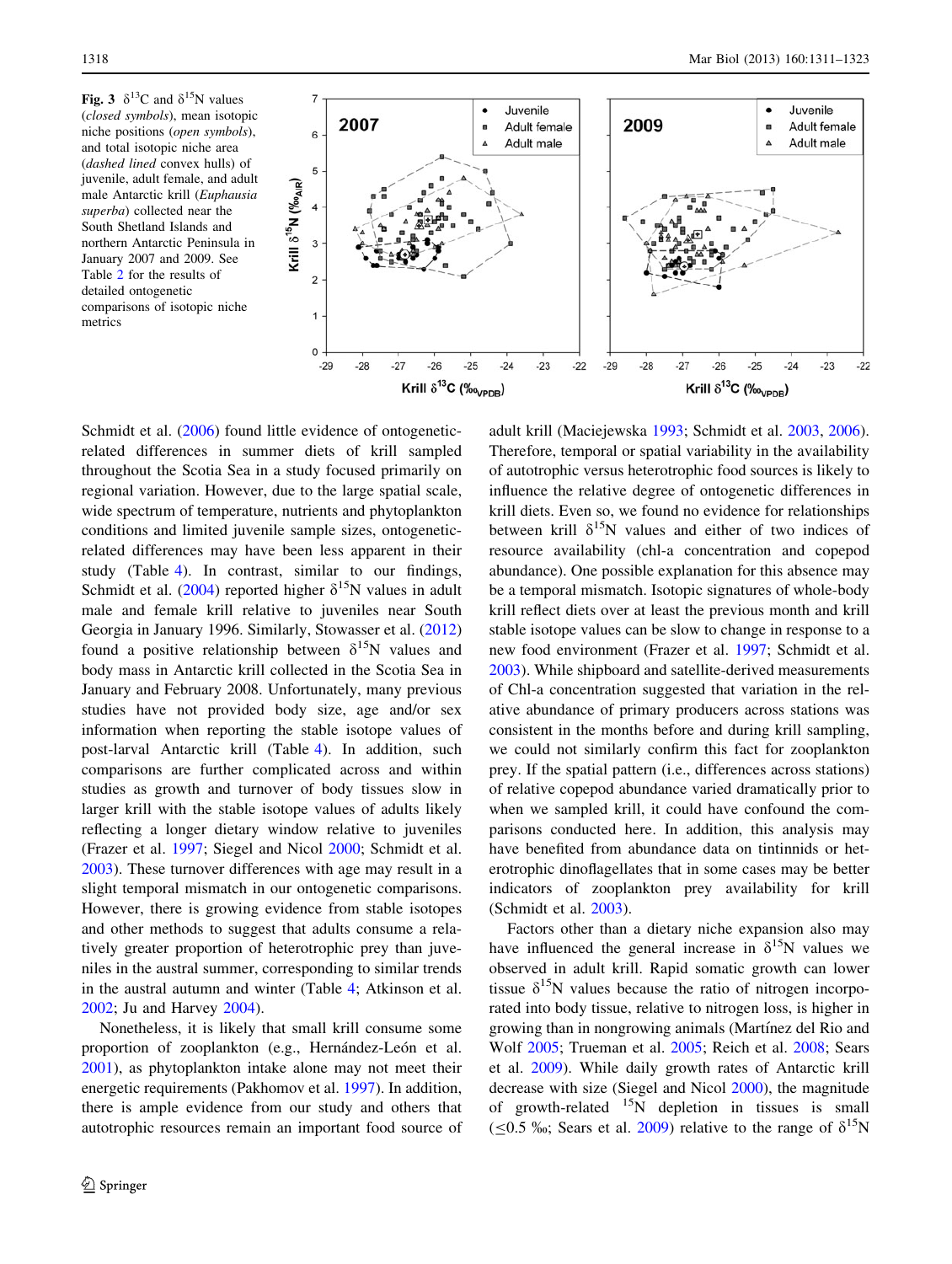| Region              | Collection Date    | n           | Age/Sex      | Tissue | $\delta^{13}C~(^{9}_{60})$                      | $\delta^{15}{\rm N}$ $(\%)_0$      | Notes <sup>a</sup> | Source <sup>b</sup>         |
|---------------------|--------------------|-------------|--------------|--------|-------------------------------------------------|------------------------------------|--------------------|-----------------------------|
| South Georgia       | Jan. 1996          |             | Juvenile     | Whole  | $26.3 \pm 1.5$                                  | $3.5 \pm 0.6$                      | SN                 |                             |
|                     | Jan. 1996          |             | Adult female | Whole  | $-22.6 \pm 1.0$                                 | $4.0 \pm 0.3$                      | ЙC                 |                             |
|                     | Jan. 1996          |             | Adult male   | Whole  | $-22.7 \pm 2.3$                                 | $\pm 0.4$<br>5.3                   | ЙC                 |                             |
|                     | Summer 2002        |             | Unknown      | Whole  | $-18.3 \pm 0.6$                                 | $\pm 0.3$<br>6.2                   | LE, SC             |                             |
| Scotia Sea          | Jan.-Feb. 2003     |             | Juvenile     | Muscle | $-27.2$ to $-25.2 \pm 0.4^{\circ}$              | 3.3 to 3.4 $\pm$ 0.3°              | E                  |                             |
|                     | Jan.-Feb. 2003     |             | Adult female | Muscle | $27.6 \pm 1.1$ to $-19.6 \pm 0.5$ °             | $\pm$ 0.2 to 5.6 $\pm$ 0.2°<br>3.0 | $\Xi$              |                             |
|                     | Jan.-Feb. 2003     |             | Adult male   | Muscle | $\pm$ 0.8 to $-20.4 \pm 0.4^{\circ}$<br>$-27.7$ | $\pm$ 0.5 to 5.7 $\pm$ 0.5°<br>3.2 | Ë                  |                             |
|                     | Jan.-Feb. 2008     |             | Unknown      | Whole  | 5.1<br>$\overline{+}$<br>$-22.3$                | $\pm 1.0$<br>4.3                   | $\mathbf{E}$       |                             |
| South Shetland Is.  | Mar. 2000          |             | Juvenile     | Whole  | $-25.1 \pm 0.9$                                 | $\pm 0.4$<br>4.2                   | ă                  |                             |
|                     | Mar. 2000          |             | Adult female | Whole  | $\pm 0.7$<br>$-28.3$                            | $\pm 0.4$<br>$2.9$ .               | ă                  |                             |
|                     | Jan. 2008          |             | Adult        | Whole  | $-26.5 \pm 0.4$                                 | $\pm 0.4$<br>3.2                   | 딸                  |                             |
|                     | Jan. 2007 & 2009   |             | Juvenile     | Whole  | $-26.9 \pm 0.7$                                 | $\pm 0.3$<br>2.6                   | 巴                  |                             |
|                     | Jan. 2007 & 2009   | 88          | Adult female | Whole  | $-26.4 \pm 1.0$                                 | $\pm 0.7$<br>3.5                   | Е                  |                             |
|                     | Jan. 2007 & 2009   | 59          | Adult male   | Whole  | $-26.7 \pm 1.0$                                 | $3.3 \pm 0.6$                      | $\Xi$              | ∞                           |
| Antarctic Peninsula | Mar. 1989          |             | Adult        | Muscle | $\pm 0.6$<br>$-29.8$                            | $\approx$<br>$3.6 \pm$             | ΣÄ                 |                             |
|                     | Mar. 2000          |             | Adult        | Whole  | $-28.2$                                         | 4.9                                | ă                  |                             |
| Lazarev Sea         | Apr. 1999          |             | Juvenile     | Whole  | $-31.1 \pm 0.7$                                 | $2.1 \pm 0.9$                      | SN                 |                             |
|                     | Apr. 1999          | $\infty$    | Adult        | Whole  | $\pm 0.7$<br>$-31.3$                            | $3.6 \pm 0.4$                      | S                  |                             |
| Adélie Land         | Winter/Spring 2002 |             | Unknown      | Whole  | $25.8 \pm 0.4$                                  | $5.5 \pm 0.4$                      | LE, A, SC          | $\mathbf{\mathsf{C}}$       |
|                     | Summer 2002        | $\Box$      | Unknown      | Whole  | $\pm 0.6$<br>$-25.4$                            | $5.3 \pm 0.5$                      | LE, A, SC          | $\mathcal{L}_{\mathcal{L}}$ |
| East Antarctica     | Jan. 1984          | Unknown     | Juvenile     | Whole  | $-28.1$                                         | $\overline{1.0}$                   | E                  | ≌                           |
|                     | Jan. 1984          | Unknown     | Adult        | Whole  | $-29.3$                                         | 2.7                                | ΗE                 | ≌                           |
|                     | Summer 2001-2003   |             | Adult        | Whole  | $\pm 0.9$<br>$-24.8$                            | $3.0 \pm 0.8$                      | LE, SC             | $\vec{v}$                   |
|                     | Summer 2002-2003   | $\supseteq$ | Unknown      | Whole  | $25.0 \pm 0.3$                                  | $4.0 \pm 0.2$                      | LE,A               | $\overline{5}$              |

<sup>0</sup> 1) Schmidt et al. [2004](#page-11-0), 2) Anderson et al. [2009](#page-11-0), 3) Schmidt et al. [2006](#page-11-0), 4) Stowasser et al. [2012](#page-12-0), 5) Polito and Goebel [2010](#page-11-0), 6) This study, 7) Polito et al. 2009, 8) Polito et al. [2011a](#page-11-0), 9) Polito 1) Semmuu et al. 2004, 2) Anterson et al. 2005, 5) Semmuu et al. 2000, 4) Suowasser et al. 2012, 5) Fonto anu Goebel 2010, 0) Imis study, 7) Fonto et al.<br>et al. 2011b, 10) Dunton 2001, 11) Schmidt et al. 2003, 12) Cherel 2 et al. [2011b](#page-11-0), 10) Dunton [2001](#page-10-0), 11) Schmidt et al. [2003](#page-11-0), 12) Cherel [2008](#page-10-0), 13) Wada et al. [1987](#page-12-0), 14) Tierney et al. [2008](#page-12-0), 15) Hodum and Hobson [2000](#page-10-0) <sup>c</sup> Range of stable isotope values across individual maturity stages and five sampling stations in the Scotia Sea

Range of stable isotope values across individual maturity stages and five sampling stations in the Scotia Sea

<span id="page-8-0"></span>Mar Biol (2013) 160:1311–1323 1319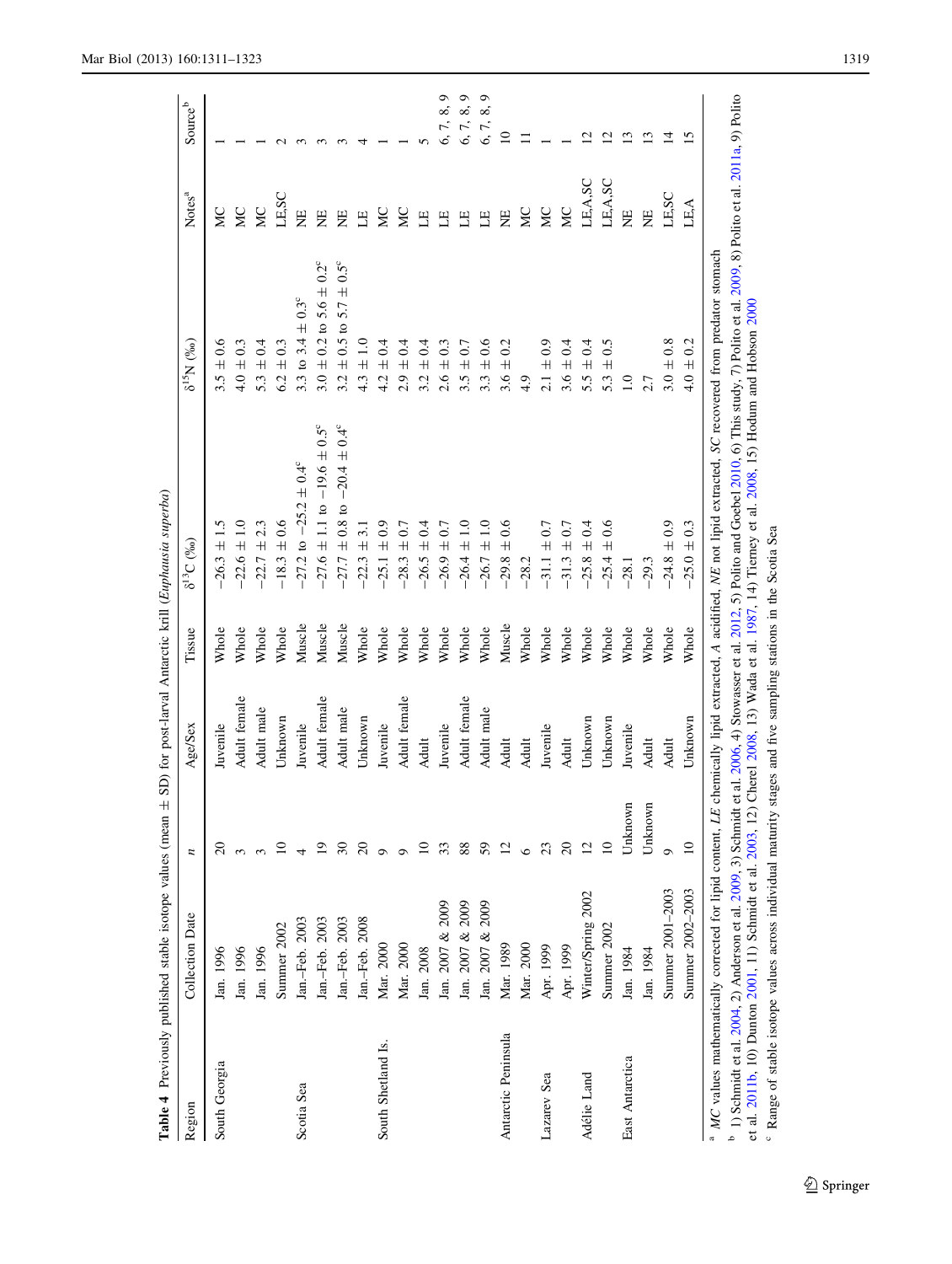values observed in our study  $(1.7–5.4\%)$ . Also, growth effects are not likely to lead to the observed increased variability in adult krill  $\delta^{15}N$  values that are more convincingly explained by an ontogenetic trophic-niche expansion. Ontogenetic differences in tissue composition may have also had the potential to influence the isotopic signatures of krill in our study. For example, carbon isotope values in zooplankton can be skewed to lower values by gut contents that typically have lower  $\delta^{13}$ C values compared to body tissues (Hill and McQuaid [2011\)](#page-10-0). Also, the chitinous exoskeletons of zooplankton exhibit low  $\delta^{13}C$ and  $\delta^{15}$ N values relative to whole-body isotope values (Gorokhova and Hansson [1999\)](#page-10-0). Lastly, a previous study found tissue-specific differences in  $\delta^{15}N$  values between reproductively active male and female Antarctic krill driven by variations in the relative proportions and  $\delta^{15}N$ signatures of amino acids in these tissues (Schmidt et al. [2004\)](#page-11-0). Therefore, we cannot discount the possibility that size class or sex-related isotopic trends, or the lack there of, may be due in some small part to differences in tissue composition. Regardless, the magnitude of the bias introduced by these caveats would be small relative to the range of size-related differences found in our study. For example, based on the calculations of Fach et al. ([2008\)](#page-10-0), the proteinto-chitin ratio of juvenile and adult krill in our study differed by less than 0.1 % and is therefore very unlikely to drive body size-related differences in  $\delta^{13}$ C and  $\delta^{15}$ N values. Therefore, shifts in krill  $\delta^{15}N$  values we observed best support the hypothesis that adult Antarctic krill in the South Shetland Islands expanded their dietary niche to include higher trophic food sources.

Our study also substantiates increasing evidence that  $\delta^{13}$ C values of marine organisms are influenced by temporal and spatial variation in primary production (Schell [2000;](#page-11-0) Hirons et al. [2001](#page-10-0); Hilton et al. [2006](#page-10-0)). Our krill  $\delta^{13}C$ values were positively related to chl-a concentration, a proxy for primary production, at each sampling site. Sim-ilarly, Schell et al. [\(1998](#page-11-0)) found spatial variation in  $\delta^{13}C$ values of zooplankton across the Bering, Chukchi, and Beaufort Seas that were due to differences in oceanographic conditions and phytoplankton growth rates, thereby forcing isotopic discrimination at the base of each food web. Furthermore, Jaeger and Cherel ([2011\)](#page-11-0) found that seasonal variation in feather  $\delta^{13}$ C values of six southern ocean penguin species and chl-a concentration were positively correlated. Because many of the penguin species examined by Jaeger and Cherel  $(2011)$  $(2011)$  $(2011)$  are crustacean predators, our two studies suggest a causal link between the productivity of the pelagic ecosystem and  $\delta^{13}$ C values of Antarctic krill and their predators.

We found no evidence of correlations between krill  $\delta^{13}C$ values and depth or temperature at sampling stations, despite the predicted relationships identified by previous studies (Hinga et al. [1994](#page-10-0); France [1995](#page-10-0)). The lack of relationship with these parameters may be a function of scale. While the maximum bottom depths observed at several sampling stations are within the vertical migration range of krill (Schmidt et al. [2011](#page-11-0)), they were deeper than the distributional limits of most benthic algae ( $\sim$ 40 m; Gómez et al. [2009\)](#page-10-0) limiting their potential impacts to baseline  $\delta^{13}$ C values. In addition, the range of temperatures observed in our study area is small  $(-0.2-2.4 \degree C)$  relative to previous experimental and field studies  $(0-26 \degree C)$  that have found temperature-related effects on  $\delta^{13}$ C values of pelagic phytoplankton (Rau et al. [1991](#page-11-0); Hinga et al. [1994](#page-10-0)). In contrast, there is evidence to suggest that at larger spatial scales, both krill and ecosystem baseline  $\delta^{13}C$  and  $\delta^{15}N$ values can vary widely in the Southern Ocean and are influenced by factors such as changes in phytoplankton communities and increases in the  $\delta^{15}N$  values of the nitrate pool by phytoplankton uptake (Table [4](#page-8-0); Lara et al. [2010\)](#page-11-0).

Our study highlights an ontogenetic dietary niche expansion in Antarctic krill during the austral summer around the South Shetlands Islands with narrower dietary niches in juveniles relative to adults. Evidence from empirical and modeling studies suggest organisms that undergo ontogenetic niche shifts are often hypersensitive to changes in resource availability due to specialized, stage-specific niches (Rudolf and Lafferty [2011](#page-11-0)). Therefore, it is possible that differences in the trophic niches of juvenile and adult Antarctic krill may be shaping their species-level responses to recent warming trends along the Antarctic Peninsula and South Shetlands Islands (Vaughan et al. [2003](#page-12-0)). Over the last 30 years, there have been significant declines in Antarctic krill biomass around the South Shetland Islands that are correlated with reductions in the abundance of juvenile krill cohorts (Atkinson et al. [2004](#page-10-0); Reiss et al. [2008](#page-11-0); Trivelpiece et al. [2011](#page-12-0)). Recent changes in ocean temperatures, salinity, and sea ice-cover are thought to have shifted phytoplankton community compositions toward smaller species and reduced diatom biomass available to krill around the South Shetland Islands and Antarctic Peninsula (Gille [2002](#page-10-0); Moline et al. [2004](#page-11-0); Stammerjohn et al. [2008](#page-12-0); Montes-Hugo et al. [2009\)](#page-11-0). Both adult and juvenile Antarctic krill selectively graze on diatoms in preference to smaller phytoplankton (Maciejewska [1993](#page-11-0); Opalinski et al. [1997;](#page-11-0) Haberman et al. [2003](#page-10-0)). For adult krill, the ability to consume zooplankton may buffer them from shifts in the phytoplankton community that might negatively affect larval or juvenile krill that rely predominately on phytoplankton. Future work would benefit from examining the isotopic niches of juvenile and adult krill in this region during the austral winter to determine how ontogenetic niche differences may shape the responses of Antarctic krill to recent environmental changes.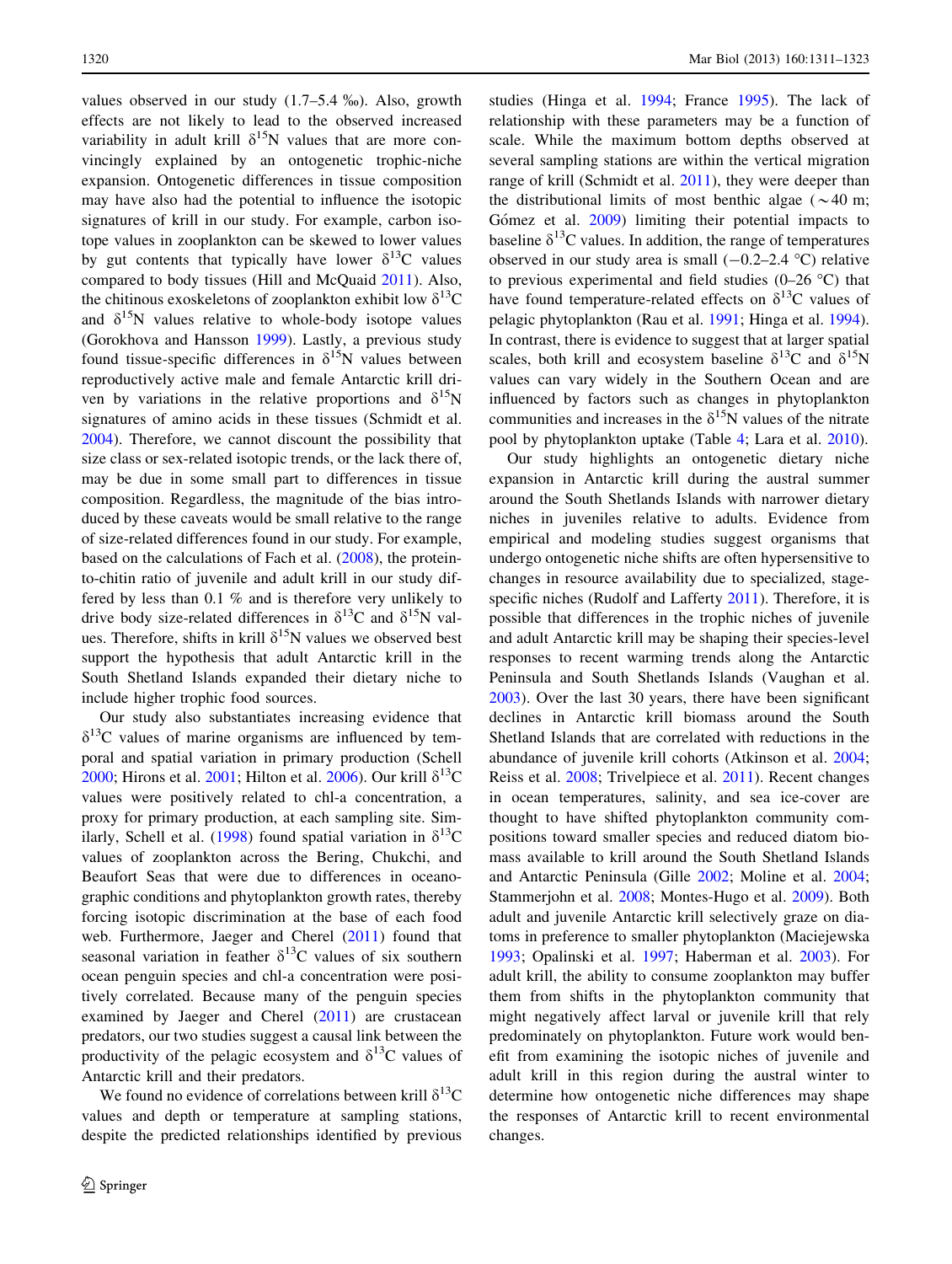<span id="page-10-0"></span>Acknowledgments This research was funded by U.S. National Science Foundation (NSF) Office of Polar Programs (OPP) grant ANT-0739575 and the US AMLR program. We thank A. Cossio, K. Dietrich, R. Driscoll, M. Goebel, C. Hewes, V. Loeb, A. VanCise, J. Walsh and the AMLR physical and biological oceanography and zooplankton teams for assistance with the collection of oceanographic data and krill samples. J. Seminoff, K. Durenberger, D. Besic, and J. Blum assisted with lipid extractions, stable isotope, and statistical analyses. J. Hinke, M. Goebel and two anonymous reviewers provided helpful comments on an earlier version of this manuscript.

## References

- Akaike H (1973) Information theory and an extension of the maximum likelihood principle. In: Petrov BN, Csaki F (eds) Proceedings of the Second International Symposium on Information Theory. Akademiai Kiado, Budapest, pp 267–281
- Anderson ORJ, Phillips RA, McDonald RA, Shore RF, McGill RAR, Bearhop S (2009) Influence of trophic position and foraging range on mercury levels within a seabird community. Mar Ecol Prog Ser 375:277–288
- Atkinson A, Snyder R (1997) Krill–copepod interactions at South Georgia, Antarctica, I. Omnivory by Euphausia superba. Mar Ecol Prog Ser 160:67–76
- Atkinson A, Meyer B, Stübing D, Hagen W, Schmidt K, Bathmann UV (2002) Feeding and energy budgets of Antarctic krill Euphausia superba at the onset of winter. II. Juveniles and adults. Limnol Oceanogr 47:953–966
- Atkinson A, Siegel V, Pakhomov E, Rothery P (2004) Long-term decline in krill stock and increase in salps within the Southern Ocean. Nature 432:100–103
- Barkley E (1940) Nahrung und Filterapparat des Walkrebschens Euphausia superba Dana. Z Fisch 1:65–156
- Cherel Y (2008) Isotopic niches of emperor and Adélie penguins in Adélie Land Antarctica. Mar Biol 54(5):813-821
- Cherel Y, Hobson KA (2007) Geographical variation in carbon stable isotope signatures of marine predators: a tool to investigate their foraging areas in the Southern Ocean. Mar Ecol Prog Ser 329:281–287
- Cripps GC, Atkinson A (2000) Fatty acid composition as an indicator of carnivory in Antarctic krill, Euphausia superba. Can J Fish Aquat Sci 57(S3):31–37
- DeNiro MJ, Epstein S (1978) Influence of diet on the distribution of carbon isotopes in animals. Geochim Cosmochim Acta 42:495–506
- DeNiro MJ, Epstein S (1981) Influence of diet on the distribution of nitrogen isotopes in animals. Geochim Cosmochim Acta 45:341–351
- Dunton KH (2001) Delta N-15 and delta C-13 measurements of Antarctic Peninsula fauna: trophic relationships and assimilation of benthic seaweeds. Am Zool 41:99–112
- Everson I (2000) Role of krill in marine food webs: the Southern Ocean. In: Everson I (ed) Krill: biology, ecology and fisheries. Blackwell Science, Oxford, pp 194–201
- Fach BA, Meyer B, Wolf-Gladrow D, Bathmann U (2008) Biochemically based modeling study of Antarctic krill Euphausia superba growth and development. Mar Ecol Prog Ser 360:147–161
- France RL (1995) Carbon-13 enrichment in benthic compared to planktonic algae: foodweb implications. Mar Ecol Prog Ser 124:307–312
- Frazer TK, Ross RM, Quetin LB, Montoya JP (1997) Turnover of carbon and nitrogen during growth of larval krill, Euphausia superba Dana: a stable isotope approach. J Exp Mar Biol Ecol 212:259–275
- Freeman KH, Hayes JM (1992) Fractionation of carbon isotopes by phytoplankton and estimates of ancient  $CO<sub>2</sub>$  levels. Global Biogeochem Cy 6:185–198
- Gille ST (2002) Warming of the Southern Ocean since the 1950s. Science 295(5558):1275–1277
- Gómez I, Wulff A, Roleda MY, Huovinen P, Karsten U, Quartino ML, Dunton K, Wiencke C (2009) Light and temperature demands of marine benthic microalgae and seaweeds in polar regions. Bot Mar 52:593–608
- Gorokhova E, Hansson S (1999) An experimental study on variations in stable carbon and nitrogen isotope fractionation during growth of Mysis mixta and Neomysis integer. Can J Fish Aquat Sci 56:2203–2210
- Graham BS, Grubbs D, Holland K, Popp BN (2007) A rapid ontogenetic shift in the diet of juvenile yellowfin tuna from Hawaii. Mar Biol 150(4):647–658
- Granéli E, Granéli W, Rabbani MM, Daugbjerg N, Fransz G, Cuzin-Roudy J, Alder VA (1993) The influence of copepod and krill grazing on the species composition of phytoplankton communities from the Scotia-Weddell Sea. Polar Biol 13: 201–213
- Haberman KL, Ross RM, Quetin LB (2003) Diet of the Antarctic krill (Euphausia superba Dana): II. Selective grazing in mixed phytoplankton assemblages. J Exp Mar Biol Ecol 283: 97–113
- Hammerschlag-Peyer CM, Yeager LA, Araújo MS, Layman CA (2011) A hypothesis-testing framework for studies investigating ontogenetic niche shifts using stable isotope ratios. PLoS ONE 6(11):e27104
- Hamner WM (1988) Biomechanics of filter feeding in the Antarctic krill Euphausia superba: review of past work and new observations. J Crustac Biol 8:149–163
- Hamner WM, Hamner PP (2000) Behavior of Antarctic krill (Euphausia superba): schooling, foraging, and antipredatory behavior. Can J Fish Aquat Sci 57:192–202
- Hernández-León S, Almeida C, Portillo-Hahnefeld A, Bé-cognée P, Moreno I (2001) Diel feeding behaviour of krill in the Gerlache Strait, Antarctica. Mar Ecol Prog Ser 223:235–242
- Hewes CD, Reiss CS, Holm-Hansen O (2009) A quantitative analysis of sources for summertime phytoplankton variability over 18 years in the South Shetland Islands (Antarctica) region. Deep-Sea Res I 56:1230–1241
- Hill JM, McQuaid CD (2011) Stable isotope methods: the effect of gut contents on isotopic ratios of zooplankton. Estuar Coast Shelf Sci 92(3):480–485
- Hilton GM, Thompson DR, Sagar PM, Cuthbert RJ, Cherel Y, Bury SJ (2006) A stable isotopic investigation into the causes of decline in a sub-Antarctic predator, the rockhopper penguin Eudyptes chrysocome. Global Change Biol 12:611–625
- Hinga KR, Arthur MA, Pilson MEO, Whitaker D (1994) Carbon isotope fractionation by marine phytoplankton in culture: the effects of  $CO<sub>2</sub>$  concentration, pH, temperature, and species. Global Biogeochem Cy 8:91–102
- Hirons AC, Schell DM, Finney BP (2001) Temporal records of  $\delta^{13}C$ and  $\delta^{15}N$  in North Pacific pinnipeds: inferences regarding environmental change and diet. Oecologia 129:591–601
- Hodum PJ, Hobson KA (2000) Trophic relationships among Antarctic fulmarine petrels: insights into dietary overlap and chick provisioning strategies inferred from stable isotope  $(\delta^{15}N)$  and  $\delta^{13}$ C) analyses. Mar Ecol Prog Ser 198:273–281
- Holm-Hansen O, Riemann B (1978) Chlorophyll a determination: improvements in methodology. Oikos 30:438–447
- Hutchinson GE (1957) Concluding remarks, cold spring harbor symposium. Quant Biol 22:415–427
- Hutchinson GE (1959) Homage to Santa Rosalia, or why are there so many kinds of animals? Am Nat 93:145–159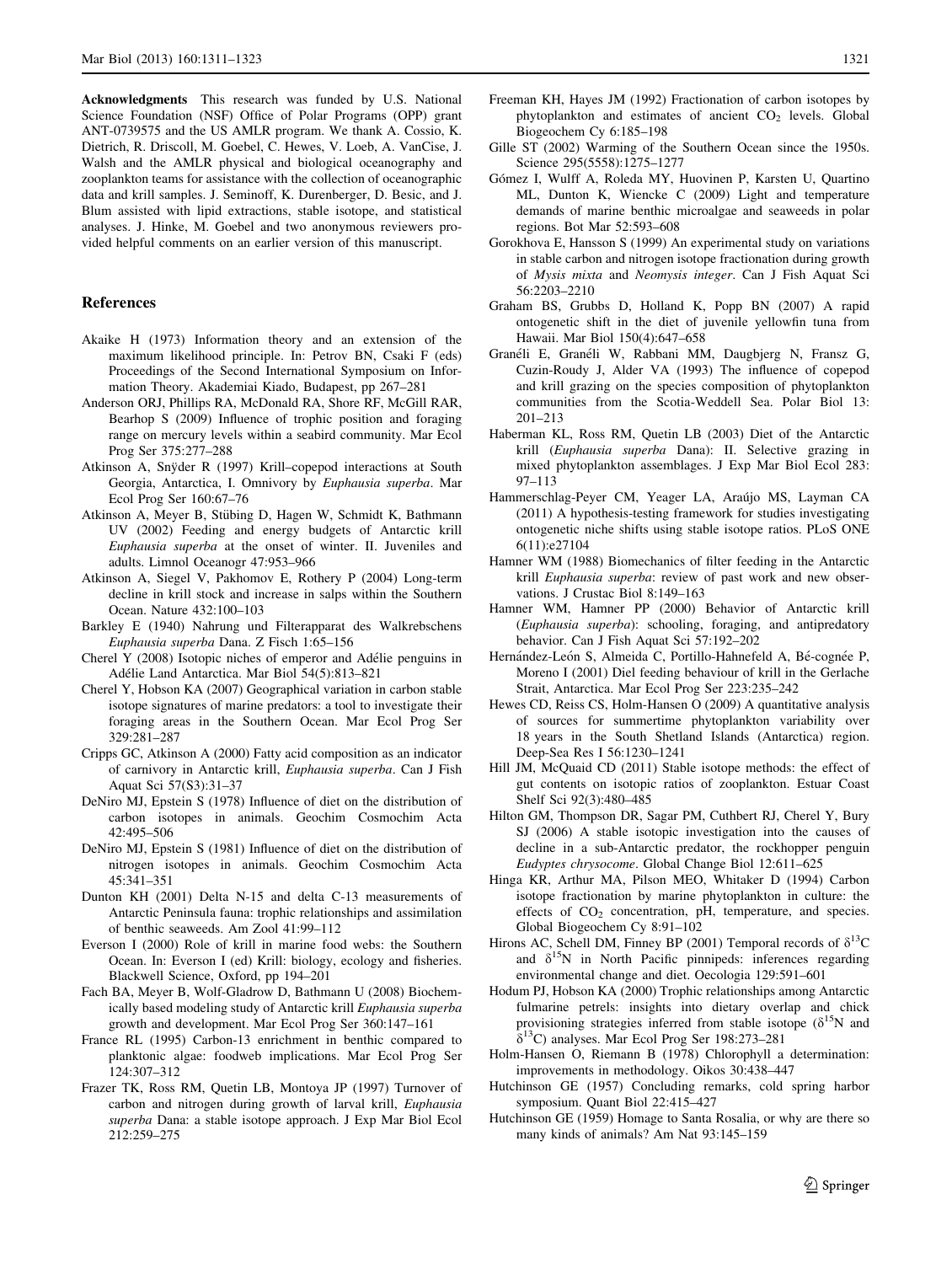- <span id="page-11-0"></span>Jaeger A, Cherel Y (2011) Isotopic investigation of contemporary and historic changes in penguin trophic niches and carrying capacity of the Southern Indian Ocean. PLoS ONE 6(2):e16484
- Ju SJ, Harvey HR (2004) Lipids as markers of nutritional condition and diet in the Antarctic krill Euphausia superba and Euphausia crystallorophias during austral winter. Deep-Sea Res II 51: 2199–2214
- Lara RJ, Alder V, Franzosi CA, Kattner G (2010) Characteristics of suspended particulate organic matter in the southwestern Atlantic: influence of temperature, nutrient and phytoplankton features on the stable isotope signature. J Marine Syst 79(1–2):199–209
- Laws RM (1985) The ecology of the Southern Ocean. Am Sci 73:26–40
- Laws EA, Popp BN, Bidigare RR, Kennicutt MC, Macko SA (1995) Dependence of phytoplankton carbon isotopic composition on growth rate and  $[CO_2]_{aq}$ : theoretical considerations and experimental results. Geochim Cosmochim Acta 59:1131–1138
- Layman CA, Arrington DA, Montaña CG, Post DM (2007) Can stable isotope ratios provide quantitative measures of trophic diversity within food webs? Ecology 88:42–48
- Maciejewska K (1993) Feeding of Antarctic krill Euphausia superba. Pol Polar Res 14:43–54
- Martínez del Rio C, Wolf BO (2005) Mass balance models for animal isotopic ecology. In: Starck MA, Wang T (eds) Physiological and ecological adaptations to feeding in vertebrates. Science Publishers, Enfield, pp 141–174
- Meyer B, Auerswald L, Siegel V, SpahiT S, Pape C, Fach B, Teschke M, Lopata A, Fuentes V (2010) Seasonal variation in body composition, metabolic activity, feeding, and growth of adult krill Euphausia superba in the Lazarev Sea. Mar Ecol Prog Ser 398:1–18
- Miller TE, Rudolf VH (2011) Thinking inside the box: communitylevel consequences of stage-structured populations. Trends Ecol Evol 26(9):457–466
- Miller AK, Trivelpiece WZ (2007) Cycles of Euphausia superba recruitment evident in the diet of Pygoscelid penguins and net trawls in the South Shetland Islands, Antarctica. Polar Biol 30:1615–1623
- Minagawa M, Wada E (1984) Stepwise enrichment of  $15N$  along food chains: further evidence and the relation between  $\delta^{15}N$  and animal age. Geochim Cosmochim Acta 48:1135–1140
- Moline MA, Claustere H, Frazer TK, Schofield O, Vernet M (2004) Alteration of the food web along the Antarctic Peninsula in response to a regional warming trend. Glob Change Biol 10:1973–1980
- Montes-Hugo M, Doney SC, Ducklow HW, Fraser W, Martinson D, Stammerjohn SE, Schofield O (2009) Recent changes in phytoplankton communities associated with rapid regional climate change along the western Antarctic Peninsula. Science 323:1470–1473
- Newsome SD, Martínez del Rio C, Bearhop S, Phillips DL (2007) A niche for isotopic ecology. Front Ecol Environ 5:429–436
- Opalin´ski KW, Maciejewska K, Georgieva LV (1997) Notes on food selection in the Antarctic krill Euphausia superba. Polar Biol 17:350–357
- Pakhomov EA, Perissinotto R, Froneman PW, Miller DGM (1997) Energetics and feeding of Euphausia superba in the South Georgia region during the summer of 1994. J Plankton Res 19:399–423
- Park JI, Kang CK, Suh HL (2011) Ontogenetic diet shift in the euphausiid Euphausia pacifica quantified using stable isotope analysis. Mar Ecol Prog Ser 429:103–109
- Perissinotto R, Gurney L, Pakhomov EA (2000) Contribution of heterotrophic material to diet and energy budget of Antarctic krill, Euphausia superba. Mar Biol 136:129–135
- Polito MJ, Goebel ME (2010) Investigating the use of stable isotope analysis of milk to infer seasonal trends in the diets and foraging habitats of female Antarctic fur seals. J Exp Mar Biol Ecol 39:1–9
- Polito MJ, Fisher S, Tobias CR, Emslie SD (2009) Tissue- specific isotopic discrimination factors in gentoo penguin (Pygoscelis papua) egg components: implications for dietary reconstructions using stable isotopes. J Exp Mar Biol Ecol 372:106–112
- Polito MJ, Lynch HJ, Naveen R, Emslie SD (2011a) Stable isotopes reveal regional heterogeneity in the pre-breeding distribution and diets of sympatrically breeding Pygoscelis spp. penguins. Mar Ecol Prog Ser 421:265–277
- Polito MJ, Trivelpiece WZ, Karnovsky NJ, Ng E, Patterson WP, Emslie SD (2011b) Integrating stomach content and stable isotope analyses to quantify the diets of pygoscelid penguins. PLoS ONE 6:e26642
- Rau GH, Takahashi T, Des Marais DJ, Sullivan CW (1991) Particulate organic matter  $\delta^{13}$ C variations across the Drake Passage. J Geophys Res 96:15131–15135
- Reich KJ, Bjorndal KA, Martínez del Rio C (2008) Effects of growth and tissue type on the kinetics of  $^{13}$ C and  $^{15}$ N incorporation in a rapidly growing ectotherm. Oecologia 155:651–663
- Reid K, Murphy EJ, Loeb V, Hewitt RP (2002) Krill population dynamics in the Scotia Sea: variability in growth and mortality within a single population. J Mar Syst 36:1–10
- Reiss CS, Cossio AM, Loeb V, Demer DA (2008) Variations in the biomass of Antarctic krill (Euphausia superba) around the South Shetland Islands, 1996–2006. ICES J Mar Sci 65(4):497–508
- Rudolf VHW, Lafferty KD (2011) Stage structure alters how complexity affects stability of ecological networks. Ecol Lett 14(1):75–79
- Scharf FS, Juanes F, Rountree RA (2000) Predator size-prey size relationships of marine fish predators: interspecific variation and effects of ontogeny and body size on trophic-niche breadth. Mar Ecol Prog Ser 208:229–248
- Schell DM (2000) Declining carrying capacity in the Bering Sea: isotopic evidence from whale baleen. Limnol Oceanogr 45:459–462
- Schell DM, Barnett BA, Vinette KA (1998) Carbon and nitrogen isotope ratios in zooplankton of the Bering, Chukchi and Beaufort seas. Mar Ecol Prog Ser 162:11–23
- Schmidt K, Atkinson A, Stübing D, McClelland JW, Montoya JP, Voss M (2003) Trophic relationships among Southern Ocean copepods and krill: some uses and limitations of a stable isotope approach. Limnol Oceanogr 48(1):277–289
- Schmidt K, McClelland JW, Mente E, Montoya JP, Atkinson A, Voss M (2004) Trophic-level interpretation based on  $\delta^{15}N$  values: implications of tissue-specific fractionation and amino acid composition. Mar Ecol Prog Ser 266:43–58
- Schmidt K, Atkinson A, Petzke KJ, Voss M, Pond DW (2006) Protozoans as a food source for Antarctic krill, Euphausia superba: complementary insights from stomach content, fatty acids, and stable isotopes. Limnol Oceanogr 51:2409–2427
- Schmidt K, Atkinson A, Steigenberger S, Fielding S, Lindsay MCM, Pond DW, Tarling GA, Klevjer TA, Allen CS, Nicol S, Achterberg EP (2011) Seabed foraging by Antarctic krill: implications for stock assessment, bentho-pelagic coupling and the vertical transfer of iron. Limnol Oceanogr 56:1411–1428
- Sears J, Hatch SA, O'Brien DM (2009) Disentangling effects of growth and nutritional stress on seabird stable isotope ratios. Oecologia 159:41–48
- Seminoff JA, Bjorndal KA, Bolten AB (2007) Stable carbon and nitrogen isotope discrimination and turnover in pond sliders Trachemys scripta: insights for trophic study of freshwater turtles. Copeia 2007(3):534–542